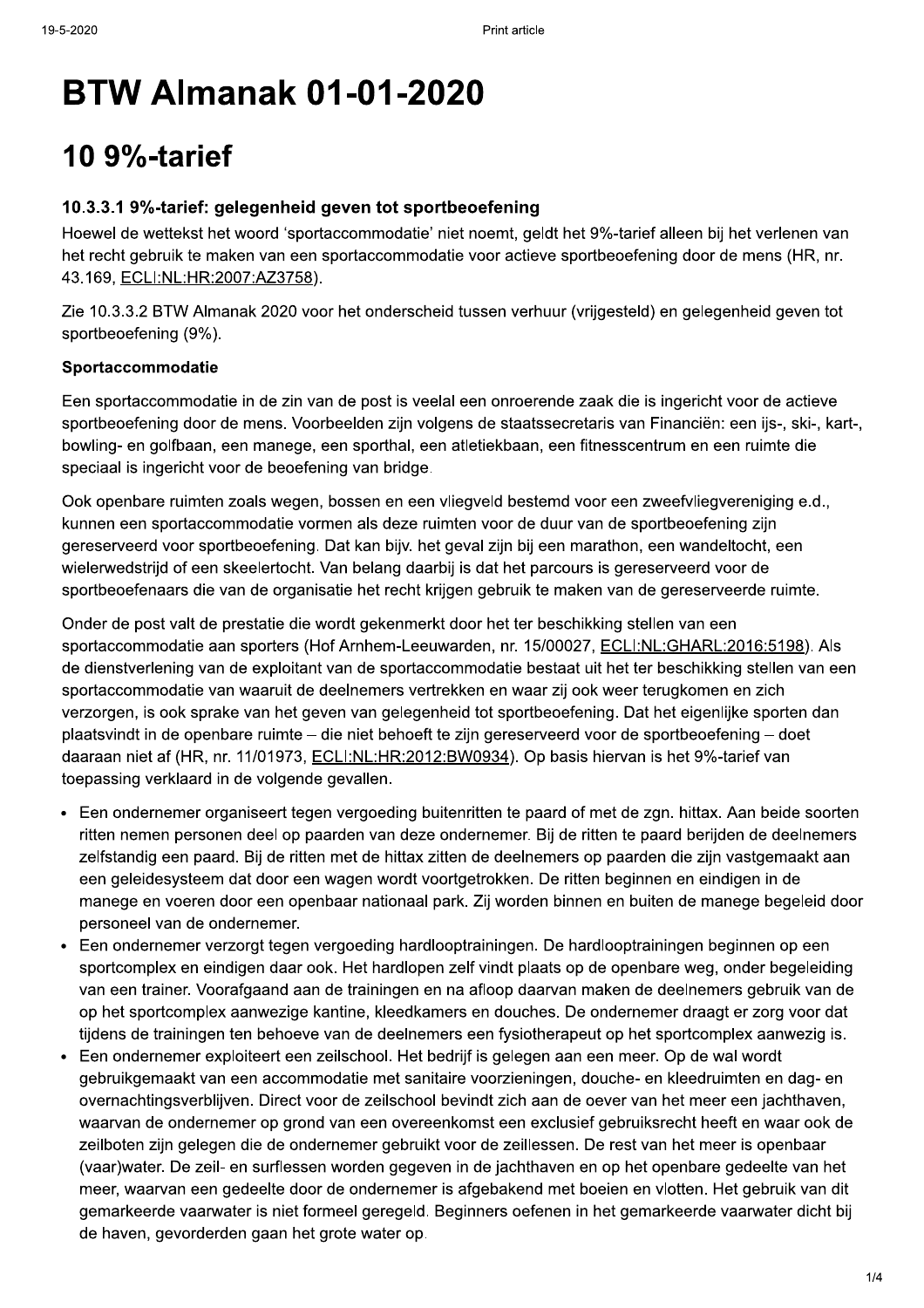Een ondernemer organiseert een kustmarathon die deels over het Noordzeestrand gaat. Er is een wedstrijdmarathon, een lady's run, een minimarathon, een wandelmarathon en een mountainbiketocht. Het parcours loopt over wegen, het strand, de duinen en de bossen. Start en finish zijn afgezet met dranghekken en gereserveerd voor de deelnemers. Er zijn kleedkamers en douches beschikbaar voor de deelnemers en bepaalde wegen zijn tussen bepaalde tijdstippen uitsluitend beschikbaar voor de deelnemers. Paden in de duinen en de bossen zijn afgezet met rood-witte linten en het parcours wordt bewaakt door parcourswachters.

### **Actieve sportbeoefening**

Actieve sportbeoefening laat zich in algemene zin omschrijven als een actieve inspanning van lichaam en/of geest met het oogmerk om het lichamelijk en/of geestelijk welzijn te verbeteren, waarbij competitie- en/of spelelementen/spelregels een rol spelen. Naar maatschappelijke opvattingen is het beoefenen van denksporten (bridge, schaken enz.) volgens het beleidsbesluit Toelichting Tabel I aan te merken als actieve sportbeoefening (Besluit nr. 2017-16288).

Let op: Het begrip 'sport' is niet gedefinieerd in de Wet OB en/of in de BTW-Richtijn. Het HyJ EU heeft in het arrest The English Bridge Union geoordeeld dat de sportvrijstelling alleen ziet op activiteiten die worden gekenmerkt door een niet te verwaarlozen lichamelijke component (nr. C-90/16, ECLI:EU:C:2017:814). Het HvJ EU oordeelt dat bridge vanwege de te verwaarlozen lichamelijke component geen sport is als bedoeld in de BTW-Richtlijn. In het Belastingplan 2019 staat in de memorie van toelichting bij de verruiming van de sportvrijstelling (zie 12.4 BTW Almanak 2020) dat uit dit arrest volgt dat denksporten als dammen, schaken en backgammon buiten de sportvrijstelling vallen, aangezien deze een te verwaarlozen lichamelijke component bevatten (Kamerstukken II 2018/19, 35 026, nr. 3, pag. 48). Naar onze mening volgt hieruit dat denksport belast is met 21%. Het beleidsbesluit Toelichting Tabel I is op dit onderdeel naar onze mening dus achterhaald.

Bij twijfel kan voor het onderscheid tussen sportbeoefening en andere vormen van recreatie o.m. van belang zijn of voor de activiteiten:

- organisaties (bonden en verenigingen) actief zijn, die zijn aangesloten bij NOC/NSF;
- · (spel)regels zijn vastgesteld;
- · wedstrijden worden georganiseerd;
- sprake is van lokale activiteiten (recreatie) of van landelijke activiteiten (sport).

In het algemeen is voga volgens de staatssecretaris van Financiën geen vorm van actieve sportbeoefening. Yoga is volgens de staatssecretaris van Financiën een combinatie van beweging, rek-, ademhalings- en ontspanningsoefeningen, gericht op de bevordering van het evenwicht tussen lichaam en geest. Yoga vereist een lichamelijke en geestelijke inspanning. Yoga is een vorm van lichaamsbeweging en geestelijke inspanning, die zich kenmerkt door ontspanning door middel van gedoseerde/gecontroleerde lichaamshoudingen. Ook worden geen wedstrijden yoga gehouden. De zgn. meditatieve vormen van yoga (zoals raja, bhaktii, inana, karma of tantra voga) zijn volgens de staatssecretaris van Financiën niet aan te merken als actieve sportbeoefening. Daarentegen zijn vormen van yoga zoals hatha yoga en iyengar yoga, die hoofdzakelijk fysiek van aard zijn en die erop zijn gericht om door het trainen van vaardigheid en kracht een goede conditie te ontwikkelen, volgens de staatssecretaris van Financiën wel als zodanig aan te merken. Laatstbedoelde vormen van voga zijn wat de aard en inspanning van de activiteiten betreft gelijk te stellen aan bijv, aerobics en gymnastiek. Rechtbank Noord-Nederland heeft geoordeeld dat reguliere yoga belast is met 9%. Deze yogales in deze zaak was een mix van hatha yoga en kundalini yoga. Tijdens de lessen leverden de deelnemers een actieve, fysieke inspanning. Dat dit tevens leidt tot mentale ontspanning, doet hier volgens de rechtbank niet aan af. De ontspanning volgt op de inspanning. In dezelfde zaak oordeelt de rechtbank dat voor zwangerschapsyoga niet aannemelijk werd gemaakt dat de activiteit gekenmerkt wordt door een niet te verwaarlozen lichamelijke component. In tegenstelling tot de reguliere yoga, staat bij zwangerschapsyoga juist het element van ontspanning voorop. Zwangerschapsyoga was daarom volgens de rechtbank belast met 21% (nr. AWB 16/5054, ECLI:NL:RBNNE:2018:4465).

Dansen is in beginsel niet aan te merken als actieve sportbeoefening. Dat ligt anders bij vormen van dansen die wat betreft inspanning en activiteit vergelijkbaar zijn met andere vormen van actieve sportbeoefening. Hierbij kan worden gedacht aan het dansen in het kader van regionale, landelijke of internationale danswedstrijden. De Nederlandse danswedstrijden worden normaliter georganiseerd door of onder auspiciën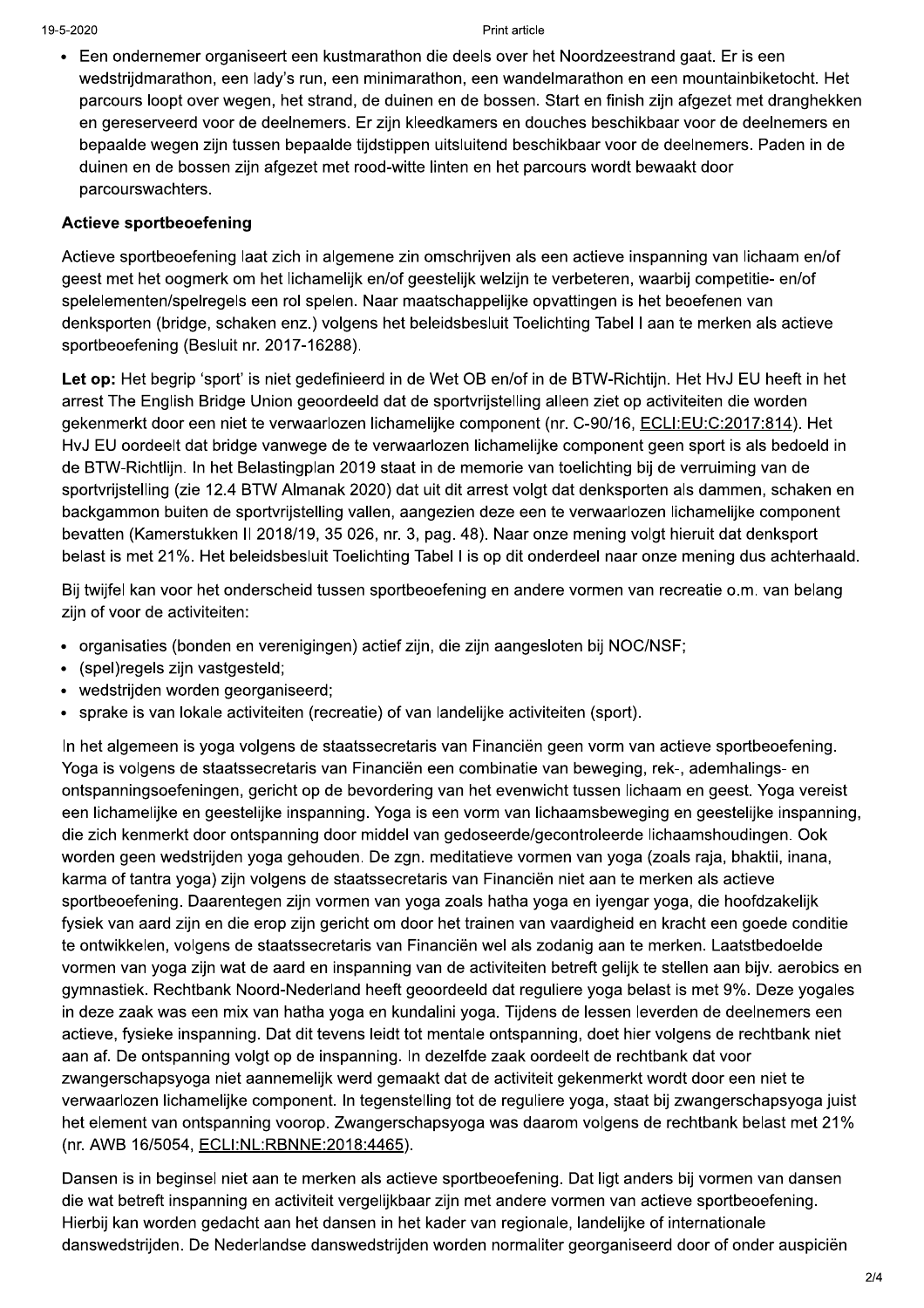#### Print article

van de Nederlandse Algemene Danssport Bond of de ANDOS (of de bij beide organisaties aangesloten organisaties) voor de bij die bonden aangesloten geregistreerde actieve wedstrijddansers. De speciale trainingen die voor deze wedstrijddansers worden georganiseerd kunnen ook als actieve sportbeoefening worden aangemerkt.

Als actieve sportbeoefening zijn verder bijv. aan te merken:

- tai-chi, bestaande uit kalmerende praktische oefeningen, gericht op een natuurlijke manier van bewegen en gebaseerd op een oosterse vechtsport. Bovendien worden wedstrijden georganiseerd waar tai-chi als vechtsport wordt beoefend;
- nia, een bewegingsconcept met als doel het verbeteren van de prestaties van lichaam en geest, met opbouw van een goede conditie. Nia is opgebouwd uit negen verschillende bewegingsvormen: tai-chi, tae kwon do, aikido, yoga, feldenkrais, Alexander technique, jazz dance, modern dance, duncan dance;
- · zumba:
- · streetdance;
- · capoeira:
- XCO en XCO-walking, vormen van buitensport waarbij rug-, schouder-, buik- en beenspieren worden versterkt en waarbij tegelijkertijd de conditie wordt verbeterd;
- polefitness, een fitnessvariant van paaldansen (paaldansen als erotisch entertainment is belast naar het  $21%$ -tarief);
- bowlen:
- beweegprogramma's voor mensen met Parkinson, reuma of MS. De programma's zijn erop gericht de deelnemers (combinaties van) bewegingen te laten uitvoeren die door de ziekte erg moeilijk of bijna onmogelijk zijn geworden. De bewegingen zijn ontleend aan de wereld van ballet, yoga en fysiotherapie.

Er is volgens de staatssecretaris van Financiën geen sprake van actieve sportbeoefening bij:

- · activiteiten die in het algemeen worden aangemerkt als spel en vermaak en waarbij dus het recreatieve karakter overheerst. Van dergelijke activiteiten is sprake bij bijv. lasershooting, paintball, het met een voertuig deelnemen aan een puzzeltocht en dergelijke;
- het gelegenheid geven de spieren te versterken op bewegingsbanken (apparaten die door een elektromotor het lichaam of een deel daarvan in beweging brengen). Het lichaam verricht gedurende de behandeling geen actieve inspanning;
- sportmassage;
- · de prestatie bestaande in de enkele verhuur van boten (zeilboten met en zonder kajuit, motorsloepen en een motorjacht), ongeacht of de huurder met de boot sportieve activiteiten gaat verrichten. De Hoge Raad heeft echter beslist dat de verhuur van kajuitzeiljachten belast is met 9% (nr. 18/01103, ECLI:NL:HR:2019:1836);
- · de terbeschikkingstelling van ligplaatsen in een jachthaven. De Hoge Raad onderschrijft de zienswijze van de staatssecretaris van Financiën (nr. 16/05180, ECLI:NL:HR:2018:912 en nr. 17/04452, ECLI:NL:HR:2018:924). Zie ook 10.3.10.1 BTW Almanak 2020.

Als een activiteit naar spraakgebruik geen actieve sportbeoefening is, kan wel sprake zijn van een recreatieve prestatie die in bepaalde gevallen onder post b-14 valt. Zie 10.3.13.8 BTW Almanak 2020.

## Door de mens

Sporten waarbij de mens samen met een dier actief is - zoals het geval is bij paardensport en sledehondensport – gelden als actieve sportbeoefening door de mens. Als de mens het dier alleen begeleidt bij zijn sportieve prestatie – zoals het geval is bij duivensport en bepaalde hondensporten zoals agility – is geen sprake van actieve sportbeoefening door de mens.

## Les, instructie en begeleiding

Als de ondernemer die het recht verleent gebruik te maken van de sportaccommodatie ook les, instructie of begeleiding geeft, geldt het 9%-tarief ook voor die prestaties. Van een dergelijke situatie is sprake als bijv. een tennisleraar zelf een tennisbaan huurt waarop hij tennisles geeft aan zijn klant (die ook betaalt voor de sportaccommodatie). Een ander voorbeeld betreft het verzorgen van een schermclinic in de schermschool van de ondernemer die de clinic verzorgt.